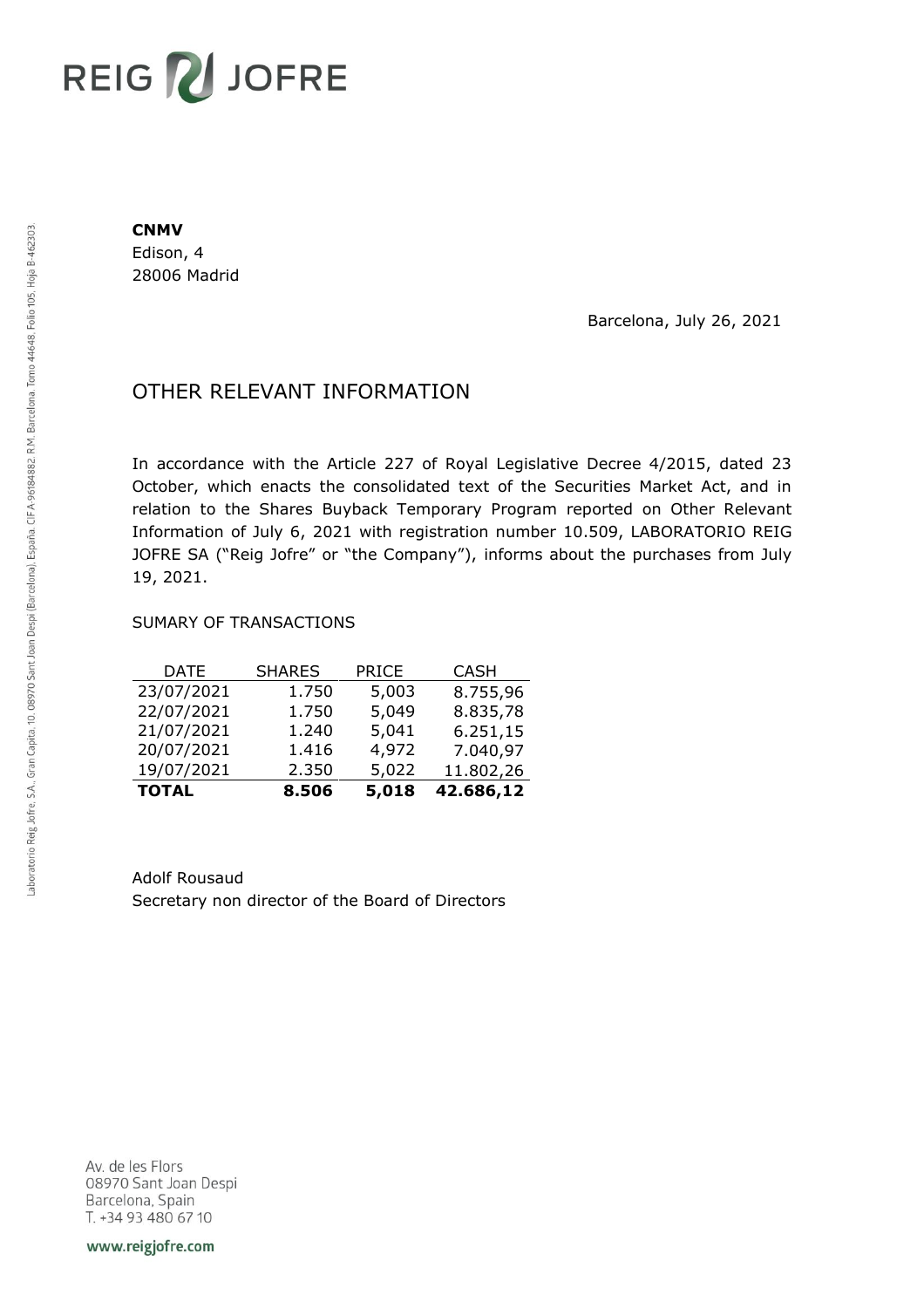## ANNEX 1

R

*Detail of transactions between July 19 and July 23, 2021*

| DATE       | <b>SHARES</b> | PRICE          | CASH               |
|------------|---------------|----------------|--------------------|
| 23/07/2021 | 193           | 5,040          | 972,72             |
| 23/07/2021 | 54            | 5,040          | 272,16             |
| 23/07/2021 | 266           | 5,000          | 1.330,00           |
| 23/07/2021 | 266           | 4,990          | 1.327,34           |
| 23/07/2021 | 266           | 4,980          | 1.324,68           |
| 23/07/2021 | 175           | 4,980          | 871,50             |
| 23/07/2021 | 266           | 5,000          | 1.330,00           |
| 23/07/2021 | 8             | 4,990          | 39,92              |
| 23/07/2021 | 1             | 4,990          | 4,99               |
| 23/07/2021 | 255           | 5,030          | 1.282,65           |
| 22/07/2021 | 45            | 4,970          | 223,65             |
| 22/07/2021 | 43            | 4,970          | 213,71             |
| 22/07/2021 | 25            | 4,970          | 124,25             |
| 22/07/2021 | 11            | 4,970          | 54,67              |
| 22/07/2021 | 10            | 4,970          | 49,70              |
| 22/07/2021 | 21            | 4,970          | 104,37             |
| 22/07/2021 | 234           | 4,970          | 1.162,98           |
| 22/07/2021 | 11            | 4,970          | 54,67              |
| 22/07/2021 | 266           | 4,980          |                    |
| 22/07/2021 | 3             | 5,000          | 1.324,68           |
|            | 231           |                | 15,00              |
| 22/07/2021 | 97            | 5,020<br>5,090 | 1.159,62<br>493,73 |
| 22/07/2021 |               |                |                    |
| 22/07/2021 | 210           | 5,110          | 1.073,10           |
| 22/07/2021 | 56            | 5,110          | 286,16             |
| 22/07/2021 | 37            | 5,100          | 188,70             |
| 22/07/2021 | 57            | 5,100          | 290,70             |
| 22/07/2021 | 266           | 5,130          | 1.364,58           |
| 22/07/2021 | 127           | 5,130          | 651,51             |
| 21/07/2021 | 140           | 5,020          | 702,80             |
| 21/07/2021 | 250           | 5,000          | 1.250,00           |
| 21/07/2021 | 148           | 5,040          | 745,92             |
| 21/07/2021 | 65            | 5,040          | 327,60             |
| 21/07/2021 | 105           | 5,050          | 530,25             |
| 21/07/2021 | 250           | 5,060          | 1.265,00           |
| 21/07/2021 | 16            | 5,060          | 80,96              |
| 21/07/2021 | 266           | 5,070          | 1.348,62           |
| 20/07/2021 | 266           | 4,960          | 1.319,36           |
| 20/07/2021 | 49            | 4,950          | 242,55             |
| 20/07/2021 | 266           | 4,950          | 1.316,70           |
| 20/07/2021 | 39            | 4,960          | 193,44             |
| 20/07/2021 | 50            | 4,960          | 248,00             |
| 20/07/2021 | 200           | 4,970          | 994,00             |
| 20/07/2021 | 14            | 4,970          | 69,58              |
| 20/07/2021 | 112           | 4,990          | 558,88             |
| 20/07/2021 | 29            | 4,990          | 144,71             |
| 20/07/2021 | 125           | 4,990          | 623,75             |
| 20/07/2021 | 266           | 5,000          | 1.330,00           |
| 19/07/2021 | 28            | 4,960          | 138,88             |
| 19/07/2021 | 266           | 4,940          | 1.314,04           |